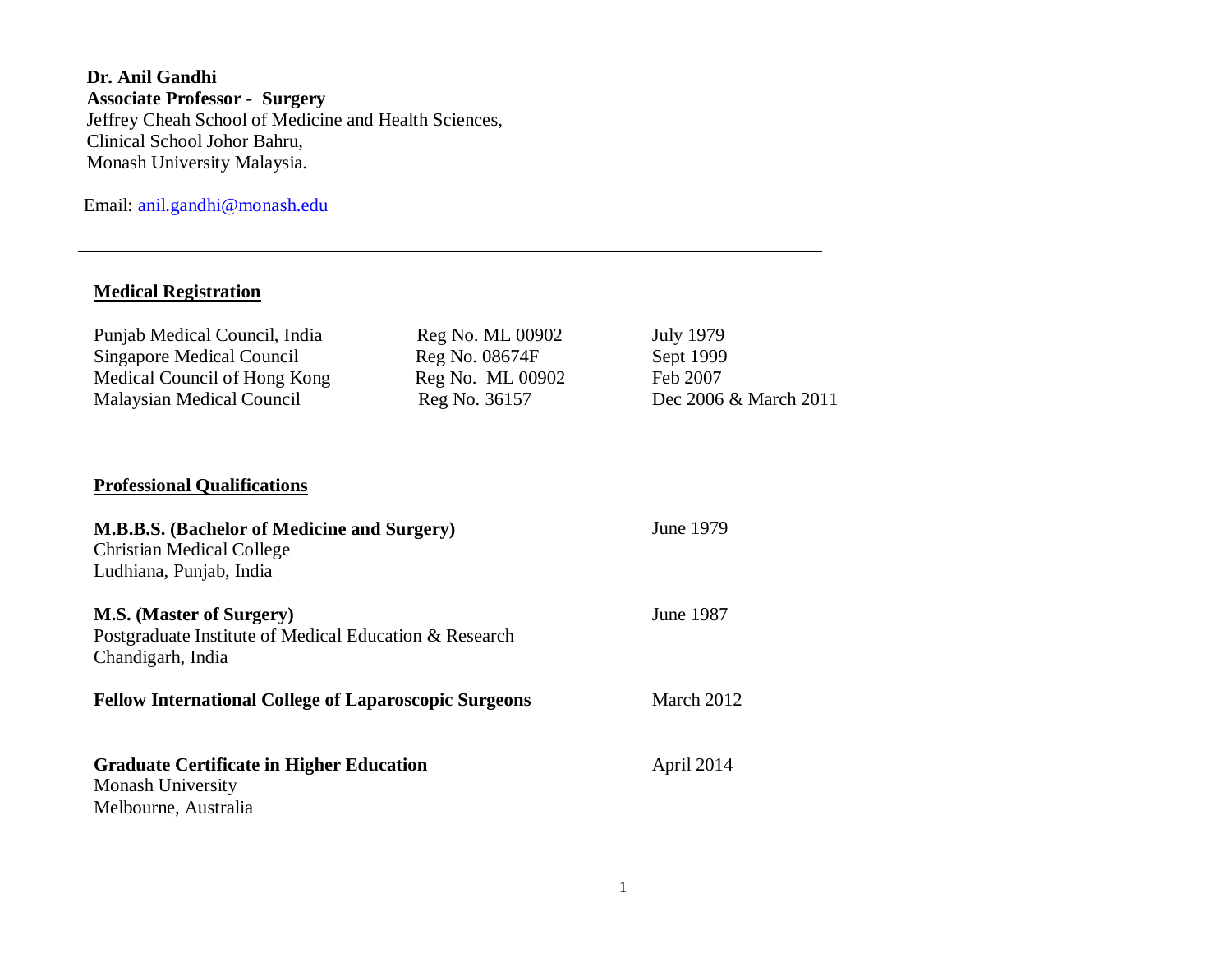## **Current Position Associate Professor of Surgery** Jeffrey Cheah School of Medicine and Health Sciences, Clinical School Johor Bahru, Monash University Malaysia.

## **Professional Experience**

**Queen Mary Hospital, Hong Kong**  Asst. professor in Surgery University of Hong Kong Hong Kong, Hong Kong

#### **Melaka Medical College, Malaysia**

Associate Professor in Surgery Melaka, Malaysia

#### **Queen Mary Hospital, Hong Kong**

G.B. Ong Fellowship University of Hong Kong Hong Kong, Hong Kong

#### **Penang Medical College, Penang**  Senior Lecturer Penang, Malaysia

#### **Hospital University Kebangsaan, Malaysia**

Senior Lecturer & consultant Surgeon Kuala Lumpur, Malaysia

February 2007 – February 2009

June 2005 – December 2006

January 2005 – March 2005

February 2004 – January 2005

December 2000 – December 2002

Aug 2009 – Present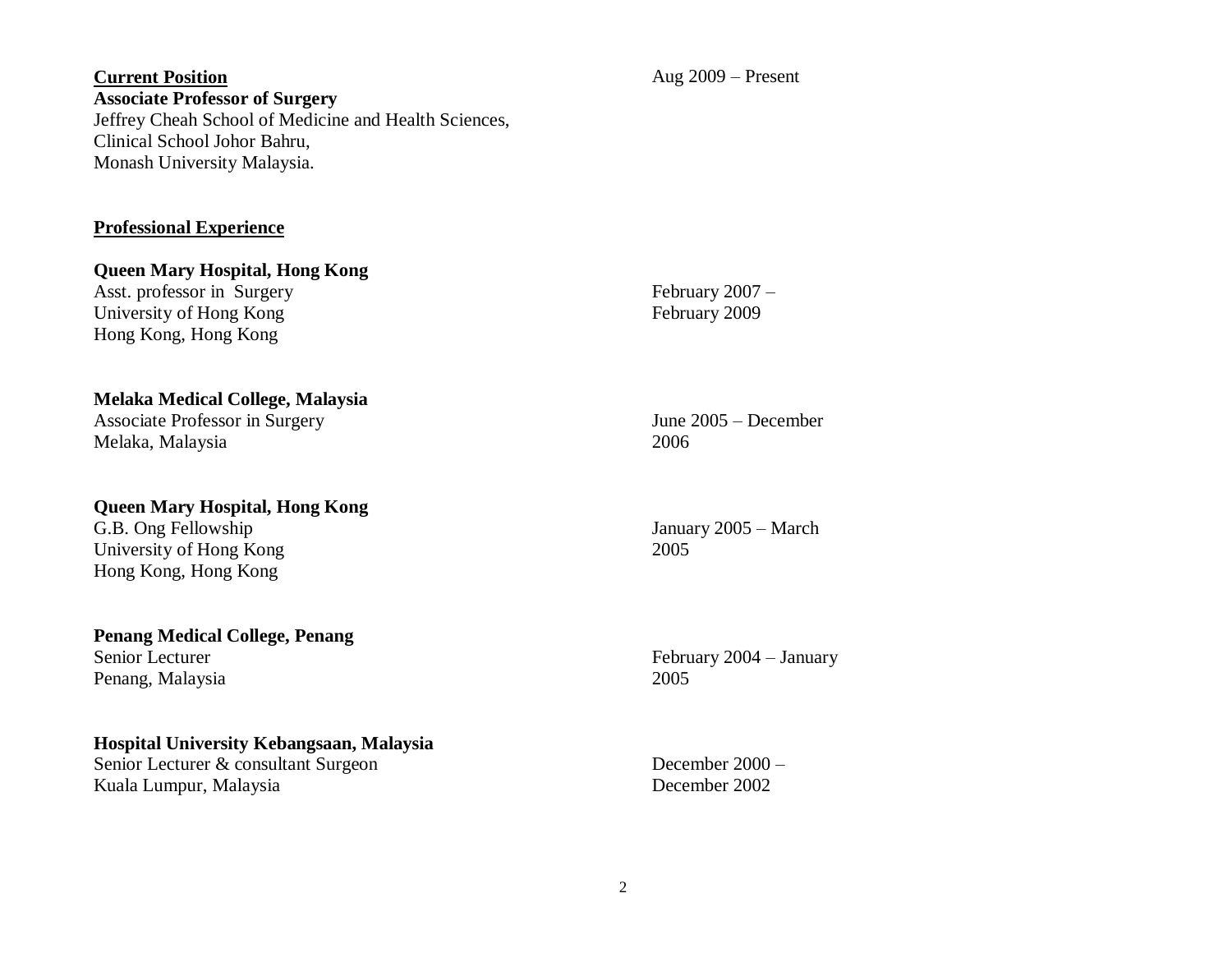| <b>National University Hospital, Singapore</b><br>Clinical Fellow Surgery/Registrar<br>Department of Surgery<br>Singapore                              | July 1999 – July 2000              |
|--------------------------------------------------------------------------------------------------------------------------------------------------------|------------------------------------|
| <b>Ministry of Health, Brunei</b><br>Medical Officer (Senior Registrar)<br>R.I.P.A.S. Hospital<br>Bandar Serhe Begawan, Brunehe                        | July 1996 – July 1999              |
| Sehgal's Nursing Home & Neurological Research Inst. And Spring<br><b>Meadows Hospital, India</b><br>Honorary Consultant in Surgery<br>New Delhi, India | December 1991 – June<br>1996       |
| <b>Holy Family Hospital, India</b><br>Senior Registrar, Surgery<br>New Delhi, India                                                                    | November $1987 -$<br>November 1988 |
| <b>Punjab Civil Medical Services</b><br><b>Medical Officer</b><br>Civil Hospital, c/o Civil Surgeon<br>Ropar, Punjab, India                            | June 1982 – June 1985              |
| St. Stephen's Hospital, India<br>Junior Resident Physician, Medicine<br>New Delhi, India                                                               | July $1981 - December$<br>1981     |
| Christian Medical College & Brown Memorial Hospital, India<br>House Officer, Surgery                                                                   | July 1980 – June 1981              |
| Rotary Houseman ship, Internship<br>Ludhiana, Punjab, India                                                                                            | July 1979 – June 1980              |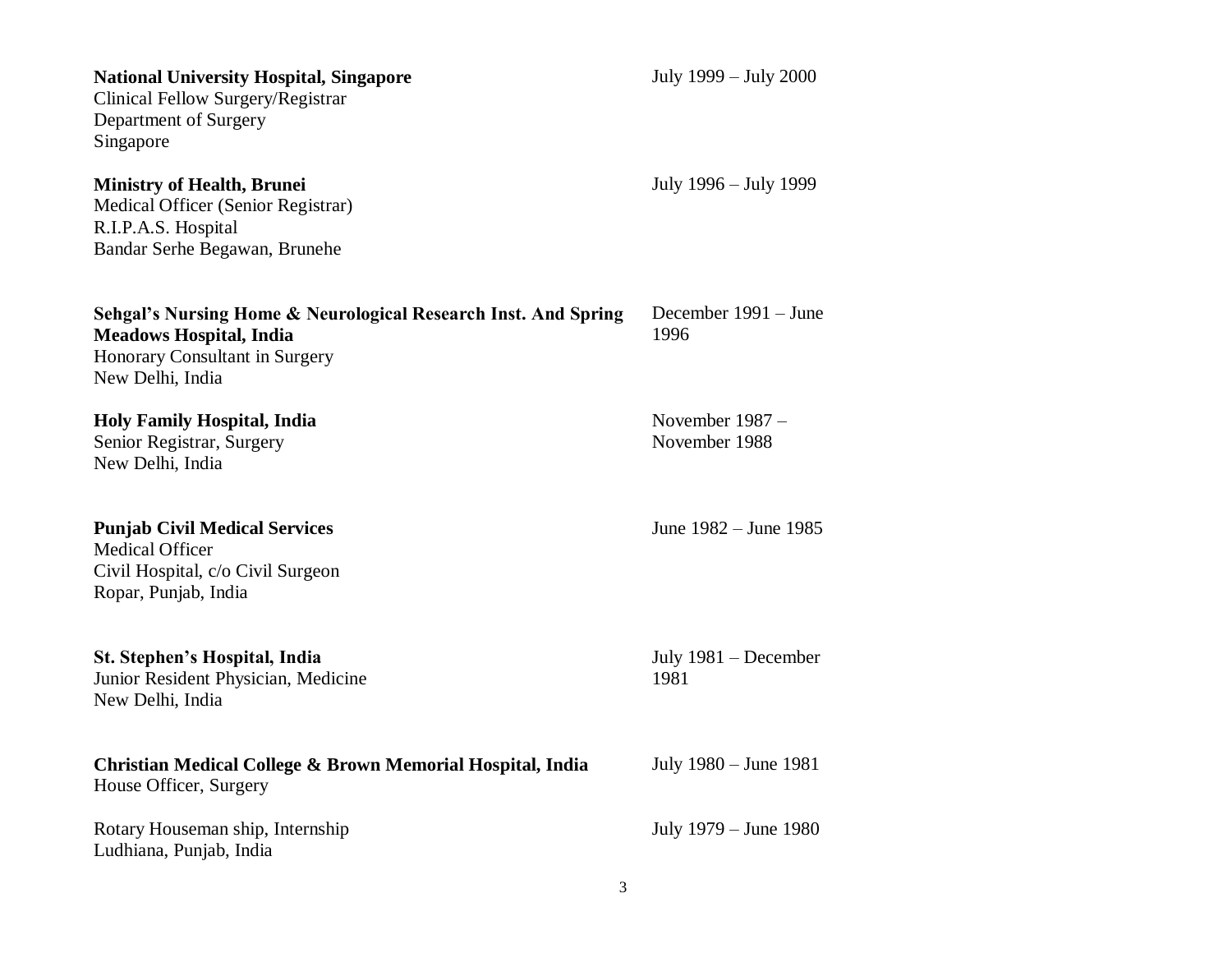# **Membership of Professional Organizations** ( *Professional Affiliations*)

**Life Member:** Endoscopy and Laparoscopic Society of Asia

Association of Surgeons of India

Indian Medical Association

## **Research profile**

Dr Anil Gandhi joined Monash university in 2009 from Queen Mary Hospital, University of Hongkong. He graduated from Christian Medical College, India in 1980 and obtained his Master in Surgery from the renowned Post-Graduate Institute of Medical Education & Research, Chandigarh, India. After post-graduation, he worked in various hospitals in India and South-East Asia namely Brunei, Singapore, Malaysia and Hong Kong. he specializes in the field of Endoscopy, Laparoscopy and upper GI Surgery. For the last few years, he has developed a keen interest in Medical Education. Before joining Monash University, he was working at Queen Mary Hospital, University of Hong Kong and was Deputy Director at the centre for Education & Training within the Dept of Surgery. His research is in the field of laparoscopic surgery , Metabolic surgery ,Medical education & Clinical surgery.

He has been performing Laparoscopic Surgery since 1990. He experimented with robotic surgery while working at National University Hospital, Singapore during 1999-2000. Initially his group used Asop Robotic Camera system and later adopted Zeus Robotic System. His work initially focused on animal models and after sufficient experience and gaining the expertise required, they successfully performed the first ever Robotic Cholecystectohis in Asia Pacific and second in the world by December 1999.

With his expertise in the field of laparoscopic surgery over 20 years, he has been an advocate for young surgeons, training them with great enthusiasm. His leadership role and international recognition of his proficiency and contribution in the field of laparoscopic surgery the Board of Governors of International College of Laparoscopic Surgeon honoured me with an Honorary Fellow of Intermnational College of laparoscopic surgeons in a convocation held in March 2012.

In the last 2-3 years, he also developped a strong interest in metabolic aurgery. With excellent results in bariatric surgery, he realized that they could offer a similar surgical procedure to treat and to some extent cure diabetes. He is in the process of starting animal experiment to prove that bariatric surgery can help insulin dependant diabetes patient to manage with oral hypoglycemic and other patients to managed with diet and life style changes only.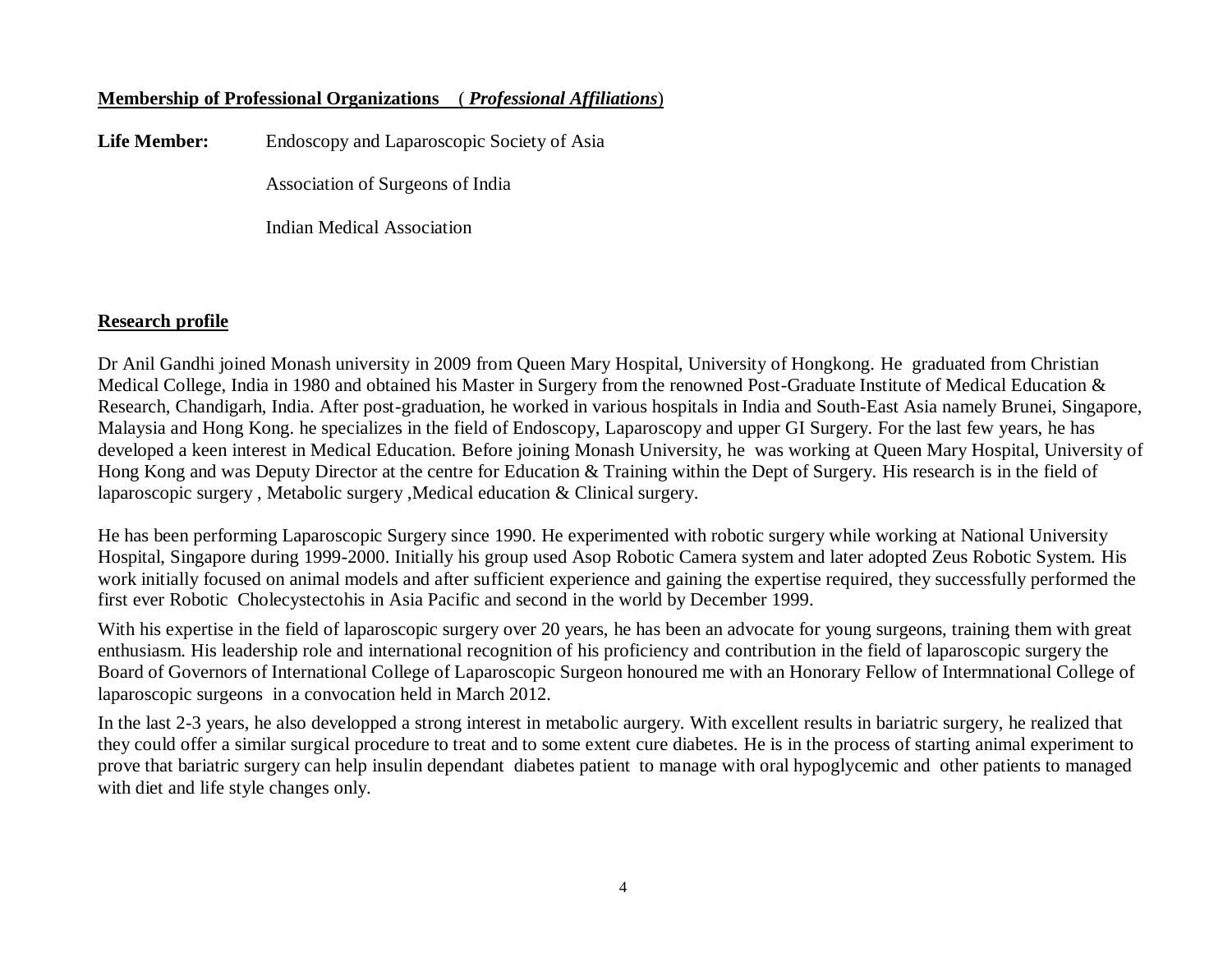# **Medical education**

In the last decade he has devolped a strong interset in medical education. He has been a involved in many workshops as faculty both at national & international level.

His first task after joining Monash university Malaysia was to establish and improve the skills and simulation centre here in CSJB. He has been part of extensive conversations regarding enhancing his teaching techniques with colleagues in Malaysia and at Clayton campus and even visited some overseas simulation centres in Asia, Europe and USA. After these in-depth discussions, more skills were added in order to make it relevant to the current requirement for the junior doctors as per the directions of both Australian and Malaysian medical councils. He is proud to say that he played a huge role in establishing a state-of-the-art "skills and simulation" centre which enables the students to learn and practice skills more efficiently.

He has been on the forefront in bringing research into learning and teaching. Learning method is a process by which a medical student understands and retains information, thereby gaining knowledge and skills. Many models of learning methods have been described in the literature including Kolb's Learning methods and Gardner's Multiple intelligence theory. Different medical schools have adopted different learning/teaching styles depending upon their resources and curriculum including problem based learning (PBL) based, skills based or hybrid. There are many studies in the literature looking at correlation of Learning styles and academic success of medical students; however few have investigated the student's preference of learning methods. He collaborated with Dr Dragan Ilic from Monash Australia to study the learning methods of students at both Malaysian and Australian campus.

Organizing two international conferences on Surgery and Surgical education was a big highlight in his Monash career thus far. The sophomore conference set a precedent for future collaborations with his international partners and exposing his students to the international universities and medical institutions of repute. This gives an opportunity to the students to do elective rotations at these places.

This past year, he published two articles on December 2014 and March 2015 respectively. Currently, another article he's looking to publish is under review from the editorial board of the British Journal of Surgery while working hard on his fourth article. He is on the editorial board of one journal for "wound management" and the reviewer of the Asian Journal of Surgery.

Along with working on his publications, a substantial amount of his work has been published as conference proceedings and as abstract publications for various national and international conferences he has attended. This has allowed him to get a good sense of exposure in the surgery community and fostering relationships with other researchers at such conferences.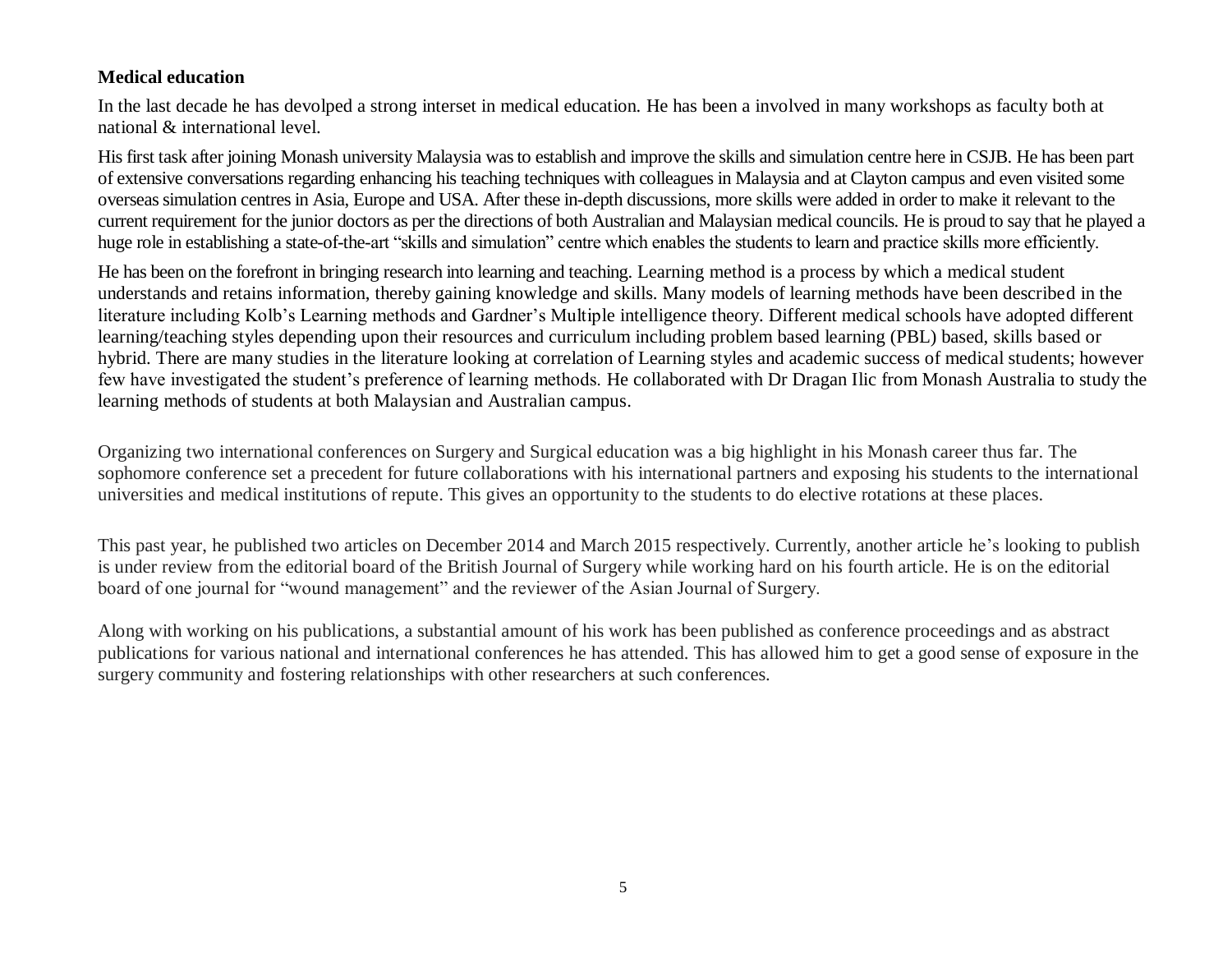# **Academic involvement at the CSJB, Monash University (2009-2016)**

He has contributed to the smooth running of Year 3 with the help and support of all the Academic and Admin staff. He has contributed to the Blue printing, Assessment and Curriculum committees on both Sunway and Clayton campuses in Monash. As a surgery lead, He has done a lot of ground work to establish a world class Skills and Simulation center at the New Building at CSJB. The simulation centre has SimMan 3 G, SimMan Essential, Noelle Birthing & Maternal Simulator and a number of simulation models for teaching procedural skills to medical students.

From 2009- 2012, he was also Year 3 Coordinator and a Year 3 Assessment Working Group member. He is actively involved in the Summative Examinations both OSCE and EMQ in terms of exam questions, OSCE stations and also in smooth conduction of the exams at CSJB. They have done a lot of ground work to establish a world class Skills and Simulation centre at the New Building in CSJB.

# **Committee Membership:-**

- **1.** Minhe Case Record (MCR) Tutor (Year 3)
- **2.** MCR Examiner (Year 3): Formative and Summative
- **3.** PBL Tutor (Year 3)
- **4.** Clinical skills sessions Tutor (Year 3)
- **5.** Chair; Year 3 Committee
- **6.** Member, MPCC Committee
- **7.** Member, Year 3 Assessment working group (Clayton, Monash University)
- **8.** Member, Theme Committee (Clayton, Monash University)
- **9.** Member, M.B.B.S.Assessment Committee (Clayton, Monash University)
- **10.** Writing EMQ's and OSCE stations for year 3

#### **Teaching activities**

# **Problem-Based Learning (PBL)**

He is certified trainer for PBL and also a facilitator for PBL sessions for students of Integrated Block (HKU) and Junior Clerkship (HKU) and year 3 (MUM). His role is to guide, motivate and encourage students to enhance their performances. He was able to conduct the session in such a way which encouraged their participation and communication. This was confirmed by the grades they achieved and the student's rating which was above the average of the class and showed overall improvement. He has also conducted few PBL training workshops for the tutors.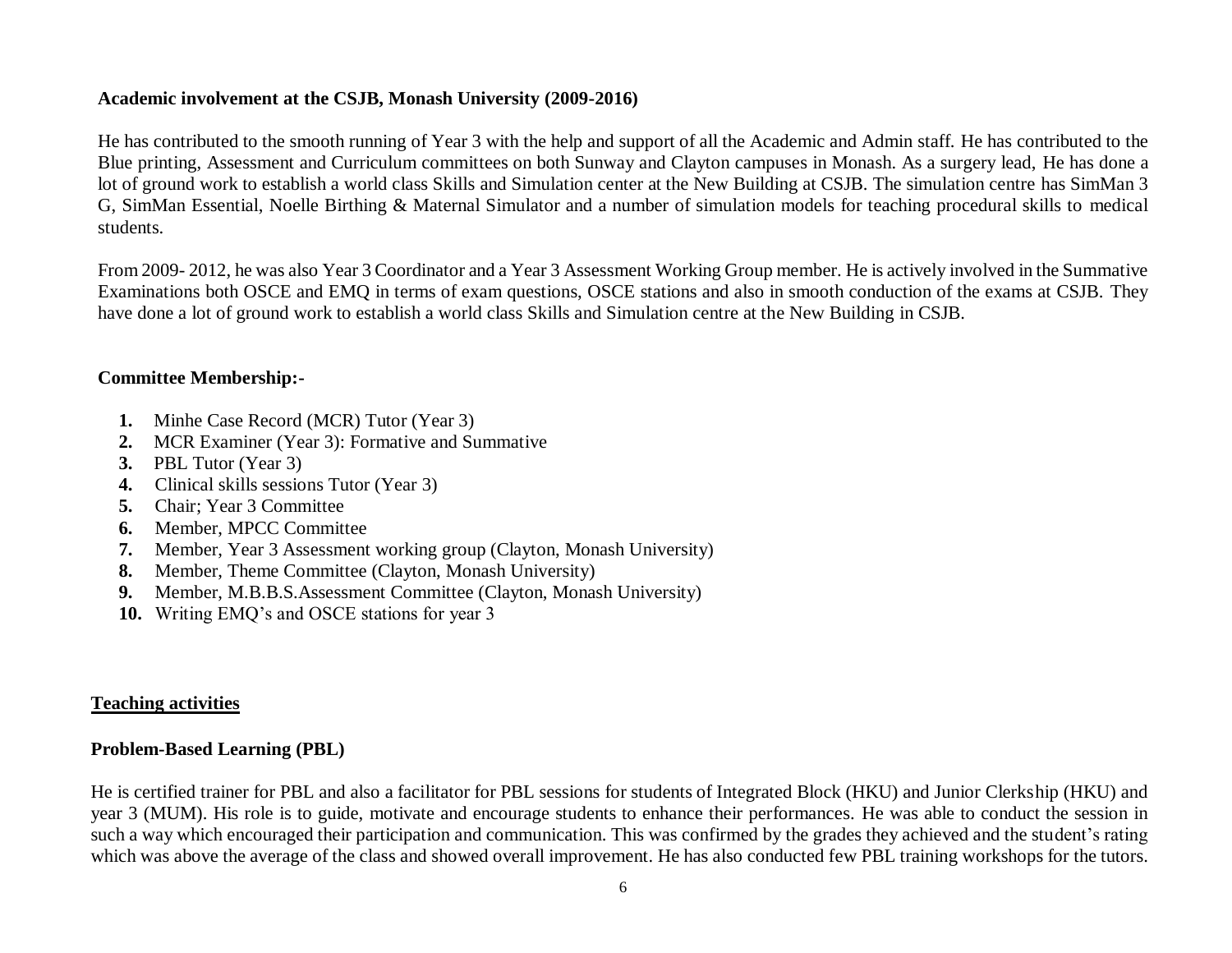## **Bed Side Teaching**

Bed side teaching was another area where he was able to emphasise the importance of good history taking and thorough clinical examination to students. The students responded positively to this and were able to present cases in Junior Clerkship and year 3 & 5 with more confidence.

#### **Basic Laparoscopic Skills Training**

In today's changed scenario, laparoscopic surgery is an integral part of general surgery. In conjunction with colleagues, they developed a structural programme to impart training in basic laparoscopic skills to the specialty Clerkship students(HKU). The students liked the course and learned the basic skills as shown by the marks they got when they were assessed during the final OSCE examination. Moreover the feedback from students is quite encouraging. At present he is working on a project to incorporate basic principles of laparoscopic surgery in the undergraduate medical curriculum.

#### **Clinical Skills**

Clinical skills Training is another aspect where he works with students from the Integrated Block as well as from the Junior and senior Clerkship (HKU) and Year 3 & 5 (MUM). The skill training exercise is quite effective and this is also reflected in their marks when they were assessed for these skills in the live stations of OSCE in the final rotation.

He has started another project related to Clinical Skills –To put the skills online so that students can access these skills anytime.

#### **Clinical Service**

He run a general surgical outpatient clinic at Klinik Mahmoodiah, a primary health care centre in Johor Bahru, Malaysia involving abdominal and vascular cases.

#### **Conferences Organised:-**

| <b>Organizing Chairman:</b> | 1 <sup>st</sup> International Conference of Surgery & Surgical Education<br>Clinical School Johor Bahru<br>February $22nd - 23rd$ February 2014 |
|-----------------------------|-------------------------------------------------------------------------------------------------------------------------------------------------|
| <b>Organizing Chairman:</b> | 2nd International Conference of Surgery & Surgical Education<br>Clinical School Johor Bahru<br>May 15th – 16th, 2015                            |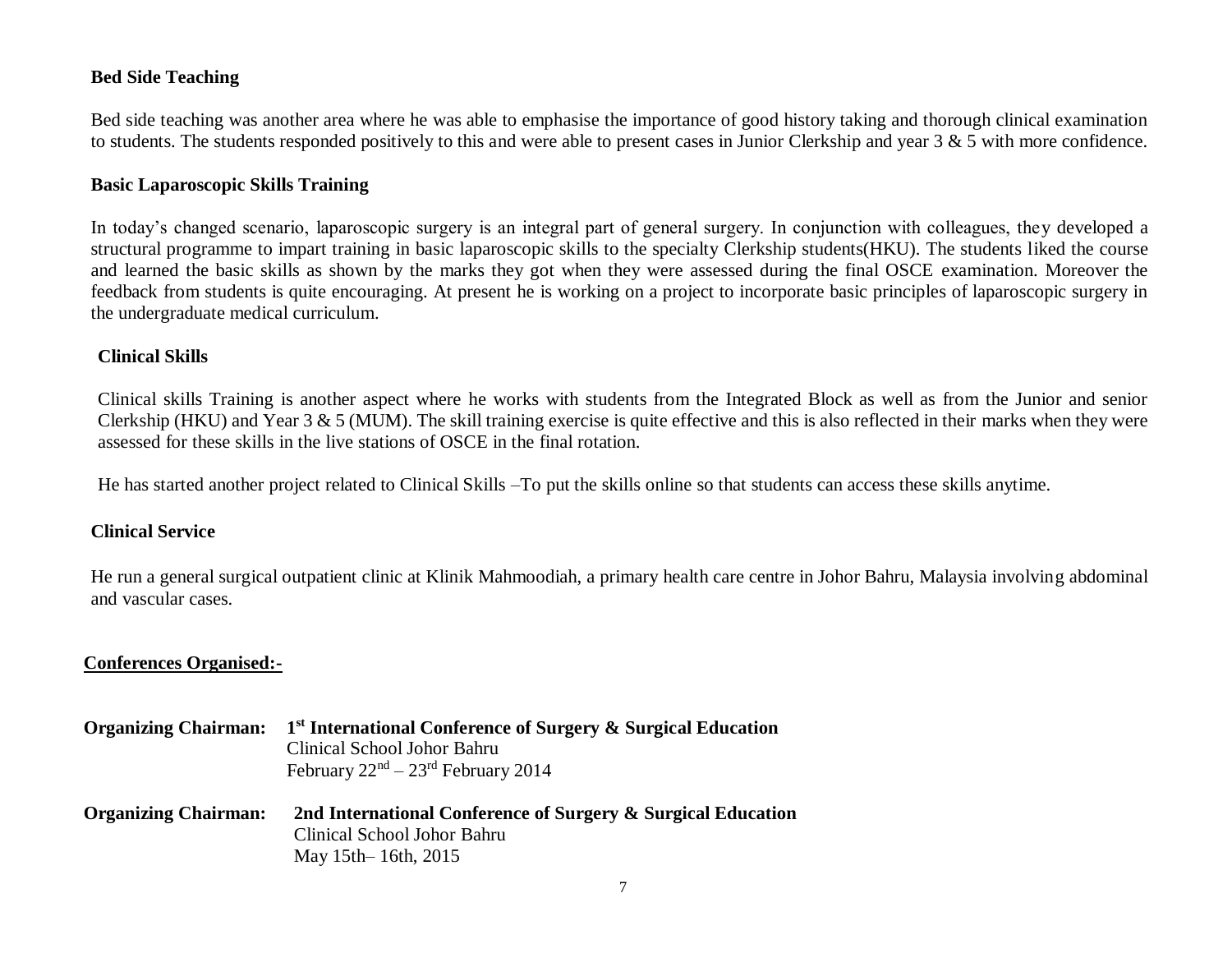| <b>Organizing Chairman:</b> | 3rd International Conference of Surgery & Surgical Education |
|-----------------------------|--------------------------------------------------------------|
|                             | Clinical School Johor Bahru                                  |
|                             | To be held in March $21-23^{rd}$ , $2019$                    |

## **Workshops Conducted:-**

| <b>Bowel anastomosis workshop:</b> In collaboration with Hospital Sultanah Aminah and Covedien |                      |  |  |
|------------------------------------------------------------------------------------------------|----------------------|--|--|
|                                                                                                | for medical officers |  |  |

- *February 28th, 2014*
- *March 6th, 2015*

| <b>Basic laparoscopic Workshop:</b> In collaboration with Hospital Sultanah Aminah & Ethicon & |
|------------------------------------------------------------------------------------------------|
| Karl Storz at Clinical school Johor Bahru.                                                     |

*September 18th, 2015*

**Basic Suturing workshop:** In Collaboration with SIGMUS for medical students at Clinical School Johor Bahru, Malaysia.

*April 2013, March 2014, May 2016*,

In collaboration with SIGMUS for medical students from Taiwan, Republic of China at Clinical School Johor Bahru

- *July 2016*
- $\bullet$

In collaboration with SIGMUS for medical students at Clinical School Johor Bahru, Malaysia.

• 2017

 In collaboration with SIGMUS for medical students at Clinical School Johor Bahru, Malaysia

*2018*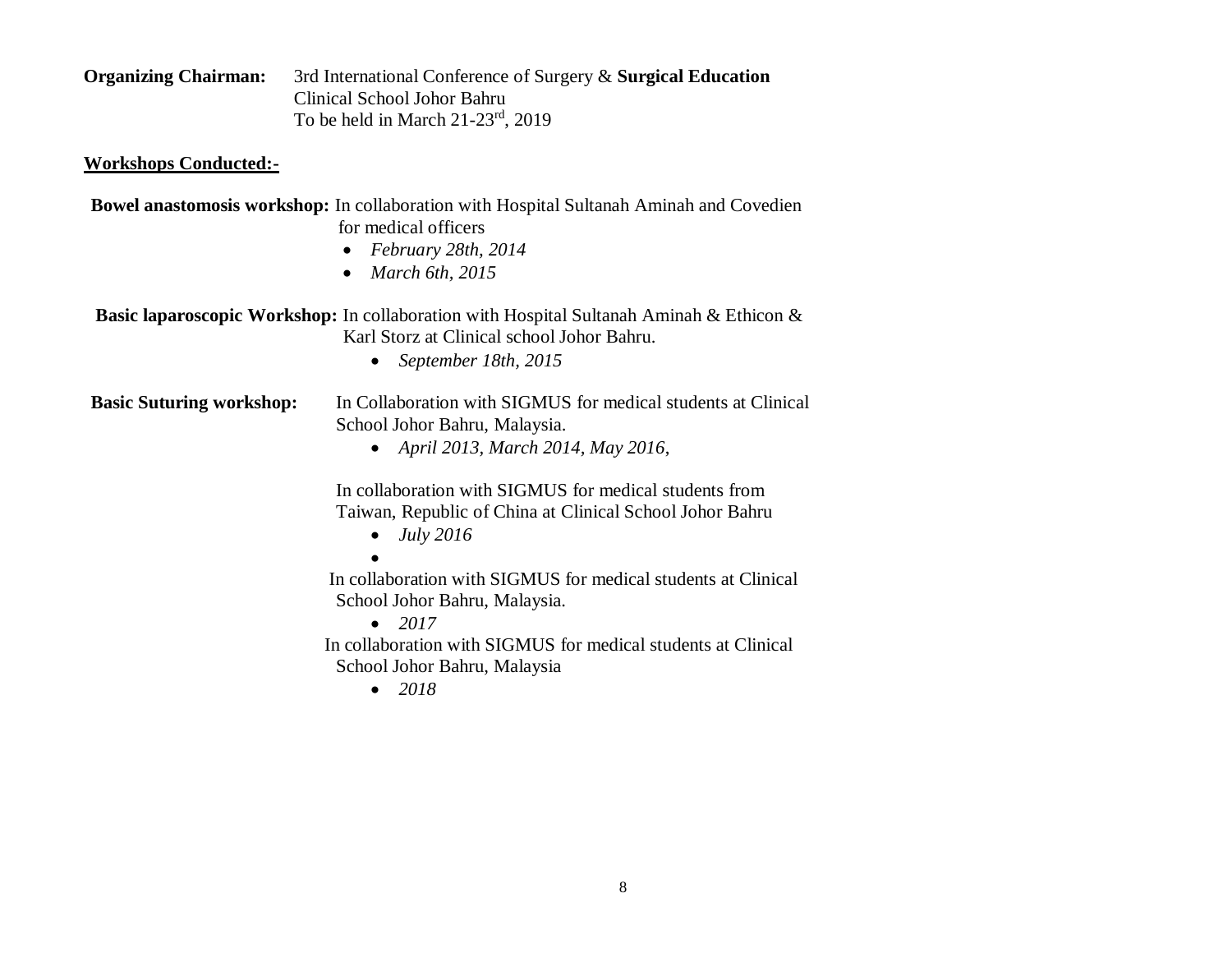# **Recent Research Funding**

| N <sub>0</sub>          | Investigator(s) and brief title of grant                                                                                                                                                                       | <b>Funding body</b>                                                                                 | Year(s) | <b>Successful</b><br>(yes/no/<br>pending) | <b>Total value</b><br>of grant |
|-------------------------|----------------------------------------------------------------------------------------------------------------------------------------------------------------------------------------------------------------|-----------------------------------------------------------------------------------------------------|---------|-------------------------------------------|--------------------------------|
| $\mathbf{1}$            | Principal Investigator: Anil Gandhi<br><b>SMS</b> as an Innovative Strategy for Diabetic<br><b>Follow-up Visits</b>                                                                                            | <b>TMB</b>                                                                                          | 2018    | Yes                                       | RM 5000/-                      |
| $\mathbf{1}$            | Principal Investigator: Eileen Su Lee<br>Co- Investigator : Anil Gandhi<br>Manual dexterity test for surgical skill using<br>3D virtual reality module and sensor-based<br>measurement of psychomotor data     | <b>FRGS</b>                                                                                         | 2016    | Yes                                       | RM81000/-                      |
| $\overline{2}$          | Principal Investigator: Anil Gandhi<br>Effectiveness of a combined therapy of<br>Polymyxin B and placental membrane<br>dressings in diabetic foot ulcer healing                                                | <b>Seed Grant Monash</b><br>University                                                              | 2014-15 | Yes                                       | RM17,000/-                     |
| $\overline{\mathbf{3}}$ | Cathy Haigh, Anil Gandhi, Neil, Bill et al<br>Laparoscopic Surgery Module; in<br>Undergraduate curriculum; Cross campus<br>research project involving Clayton,<br><b>Australia and Sunway campus, Malaysia</b> | Better Teaching,<br><b>Better Learning</b><br><b>Small Grants</b><br>Monash University<br>Australia | 2014    | Yes                                       | AUD2000/-                      |
| $\overline{\mathbf{4}}$ | Anil Gandhi, Dragan Ilic<br><b>Learning methods among Medical students</b>                                                                                                                                     | Travel grant for<br>intercampus<br>research                                                         | 2013    | Yes                                       | AUD1000/-                      |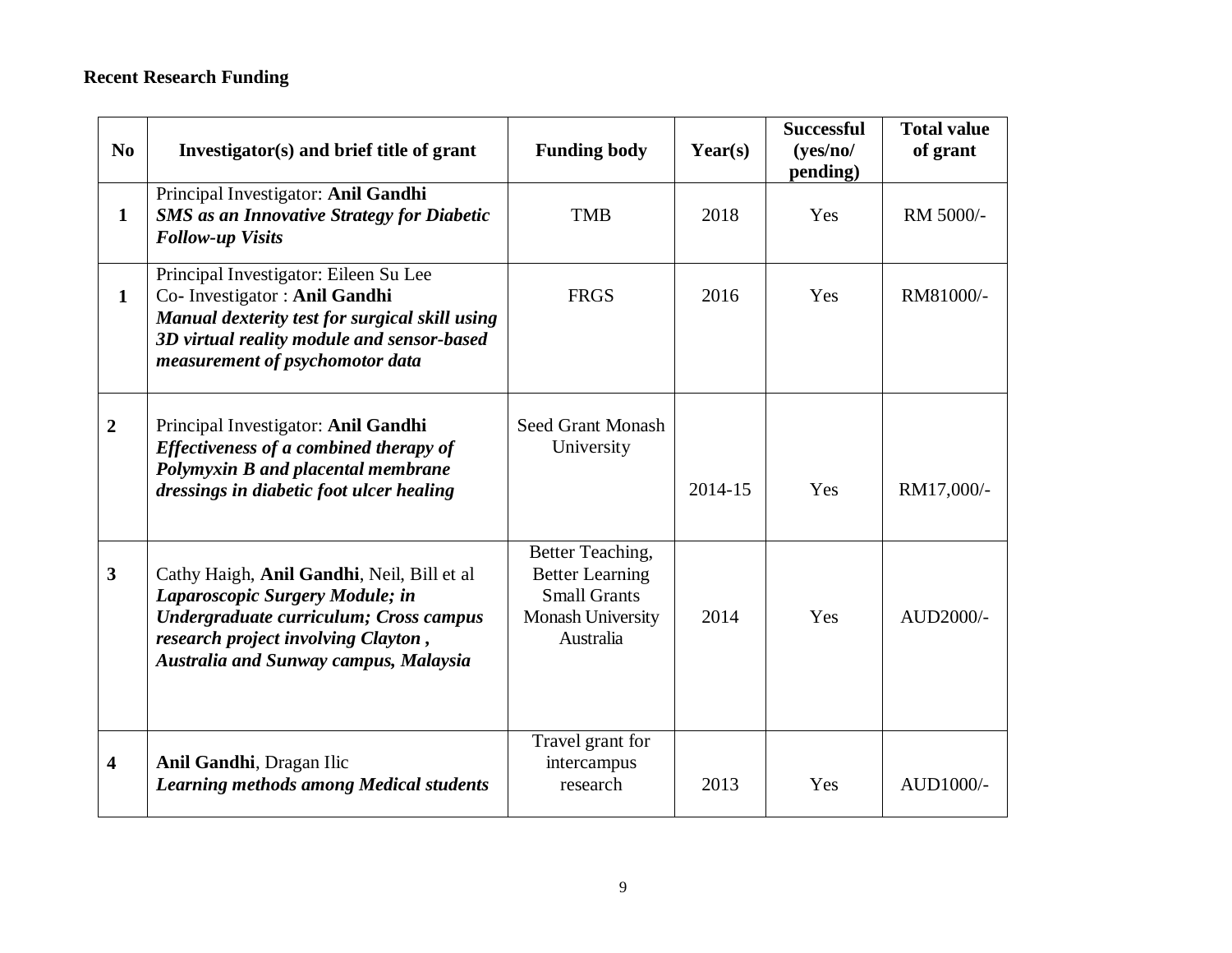#### **Publications**

- 1. Objective Measurement for Surgical skill evaluation Siti Nor Zawani,Eileen Su lee Ming,Yeong Che fai, Suneet Sood **, Anil Gandhi** Jurnal Teknologi 78:7-5 (2016) 145-152
- 2. Role Of Histacryl In Controlling Haemorrhage During Needlescopic Thoracic Sympathectomy **Gandhi A.**  Chronicles of Surgery 2015 Apr 22; 3(1):1
- 3. Enhancing Students' Learning about Healthy Living through Community Participation **Gandhi A**, Darnal HK, Qureshi AM, Sood S, Nordin RB Open Journal of Preventive Medicine 2014 Oct 21; 4(10):771.
- 4. Clinical Undergraduate Examination-Voluntary patient's perspective **Anil Gandhi**, Gilberto K.K.Leung, N.G.Patil, John Wong Medical Education; 2010; 32:e1-e4.
- 5. Early experience of Laparoscopic Radical Gastrectohis for Gastric Carcinoma [Goh PM,](http://www.ncbi.nlm.nih.gov/sites/entrez?Db=pubmed&Cmd=Search&Term=%22Goh%20PM%22%5BAuthor%5D&itool=EntrezSystem2.PEntrez.Pubmed.Pubmed_ResultsPanel.Pubmed_DiscoveryPanel.Pubmed_RVAbstractPlus) [Khan AZ,](http://www.ncbi.nlm.nih.gov/sites/entrez?Db=pubmed&Cmd=Search&Term=%22Khan%20AZ%22%5BAuthor%5D&itool=EntrezSystem2.PEntrez.Pubmed.Pubmed_ResultsPanel.Pubmed_DiscoveryPanel.Pubmed_RVAbstractPlus) [So JB,](http://www.ncbi.nlm.nih.gov/sites/entrez?Db=pubmed&Cmd=Search&Term=%22So%20JB%22%5BAuthor%5D&itool=EntrezSystem2.PEntrez.Pubmed.Pubmed_ResultsPanel.Pubmed_DiscoveryPanel.Pubmed_RVAbstractPlus) [Lomanto D,](http://www.ncbi.nlm.nih.gov/sites/entrez?Db=pubmed&Cmd=Search&Term=%22Lomanto%20D%22%5BAuthor%5D&itool=EntrezSystem2.PEntrez.Pubmed.Pubmed_ResultsPanel.Pubmed_DiscoveryPanel.Pubmed_RVAbstractPlus) [Cheah WK,](http://www.ncbi.nlm.nih.gov/sites/entrez?Db=pubmed&Cmd=Search&Term=%22Cheah%20WK%22%5BAuthor%5D&itool=EntrezSystem2.PEntrez.Pubmed.Pubmed_ResultsPanel.Pubmed_DiscoveryPanel.Pubmed_RVAbstractPlus) [Muthiah R,](http://www.ncbi.nlm.nih.gov/sites/entrez?Db=pubmed&Cmd=Search&Term=%22Muthiah%20R%22%5BAuthor%5D&itool=EntrezSystem2.PEntrez.Pubmed.Pubmed_ResultsPanel.Pubmed_DiscoveryPanel.Pubmed_RVAbstractPlus) **[Gandhi A](http://www.ncbi.nlm.nih.gov/sites/entrez?Db=pubmed&Cmd=Search&Term=%22Gandhi%20A%22%5BAuthor%5D&itool=EntrezSystem2.PEntrez.Pubmed.Pubmed_ResultsPanel.Pubmed_DiscoveryPanel.Pubmed_RVAbstractPlus)**.; Surgical Laparoscopy, Endoscopy & Percutaneous Techniques, Vol.11 (2), pp83 –87
- 6. Pattern of Abdominal Tuberculosis-Retrospective 10 years study at Holy Family Hospital, Delhi **Gandhi A**, Mahajan K.K.; Indian Journal of Surgery, 1988
- 7. Role of Ultra-Sonography in Renal Transplantation A Thesis for the Master's Degree submitted to the Punjab University, Chandigarh. June 1987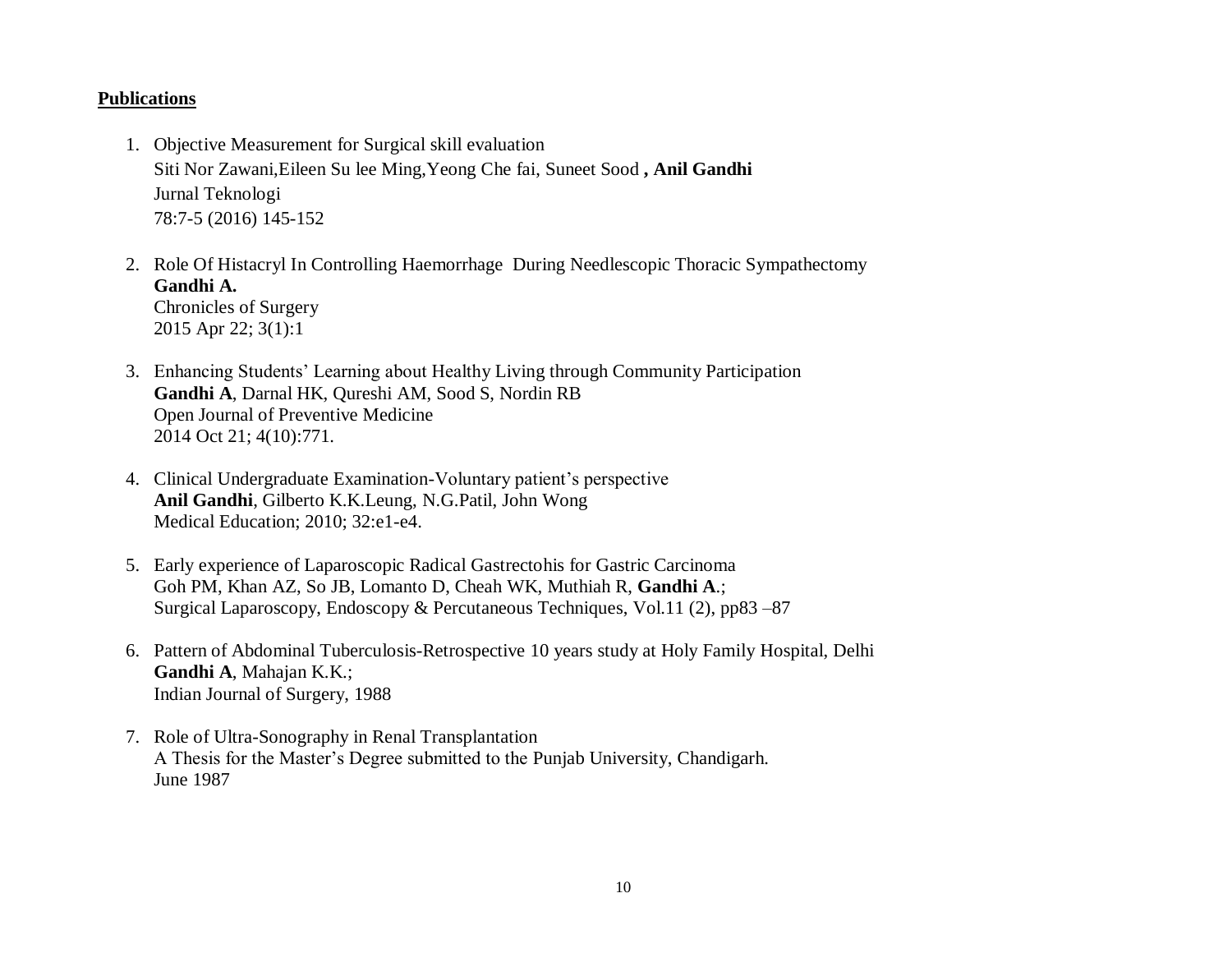#### **Publication of Abstracts**

- **1.** Traumatic Gastrointestinal Injury Laparoscopy Can Help *Gandhi A*, Moissinac K Abstract – Med Journal Malaysia 2003, 58 Suppl. D: 33
- **2.** What proportion of patients with upper gastrointestinal bleeding require emergency endoscopic therapy *Gandhi A*, Moissinac K Abstract – Med Journal Malaysia 2003, 58 Suppl. D: 66
- **3.** Prevalence of Cancer in patients undergoing upper gastrointestinal endoscopy *Gandhi A,* Moissinac K Abstract – Med Journal Malaysia 2003, 58 Suppl. E: 168
- **4.** How often is deltopectoral cephalic vein cannulation possible? Yeoh KCB, Moissinac K*,* Zamrhe ZA, *Gandhi A*, Carr A, Se To BC Abstract – Med Journal Malaysia 2003, 58 Suppl.E: 107
- **5.** Are femoral venous catheters prone to infective complications Yeoh KCB, Moissinac K*,* Goh GC, *Gandhi A*, Se To BC Abstract – Med Journal Malaysia 2003, 58 Suppl. E: 106
- **6.** Should the right side be preferred for placement of femoral venous catheters? Moissinac K*,* Zamri ZA, Amir H, Ainul A, *Gandhi A*, Se To BC Abstract – Med Journal Malaysia 2003, 58 Suppl. E: 167
- **7.** Laparoscopy in patients with Abdominal Trauma *Gandhi A*, Goh P, Moissinac K Abstract: 16th Asian Congress of Surgery Abstracts; FP4.2, 87

#### **Conference Presentations**

- **1.** Prevalence of Cancer in Patients Undergoing Upper Gastrointestinal Endoscopy 37TH Malaysian – Singapore Congress of Medicine
- **2.** Open Access Vascular Services and Scheduled Operating list Moissinac K, Sukumar M, Zaininah MZ, Gandhi A, Ong LM, Rozina G, Se To BC. 2<sup>nd</sup> Asian Regional Health Technology Assessment Conference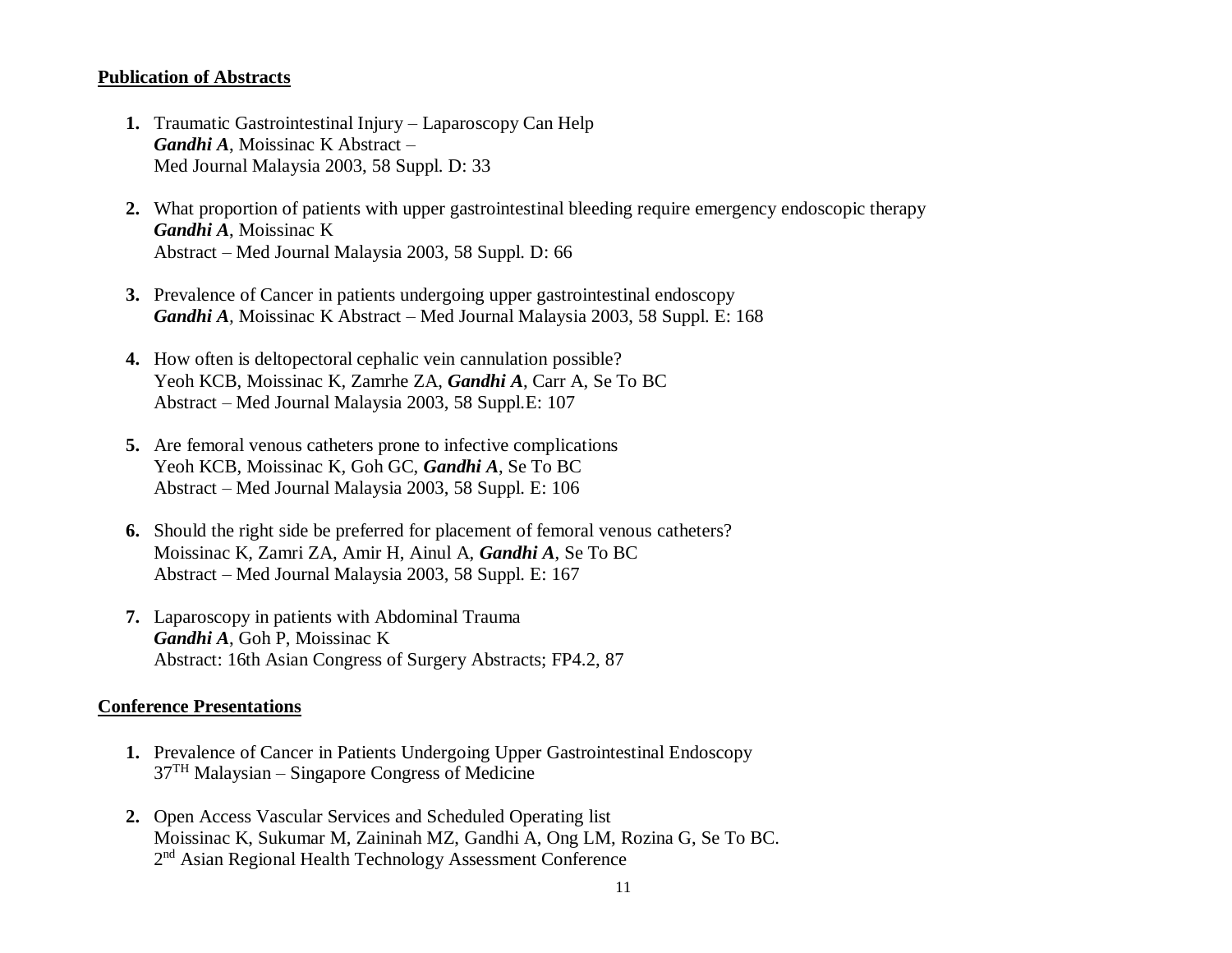- **3.** Are Femoral Tunneled Cuffed Haemodialysis Catheters Efficacious Moissinac K, Sukumar M, Zaininah MZ, Gandhi A, Ong LM, Rozina G, Se To BC 2<sup>nd</sup> Asian Regional Health Technology Assessment Conference
- **4.** Role of laparoscopy in abdominal trauma, 7th World Congress of Endoscopic Surgery, June 1 – 4, 2001, Singapore
- **5.** Role of Fibrant Sealant in Management of bleeding during VATS Cervical Sympathectomy, 7th World Congress of Endoscopic Surgery, June 1, 2001, Singapore.
- **6.** Zeus -Robotic Laparoscopic Cholecystectomy-A Animal Study, 7th World Congress of Endoscopic Surgery, June 1 – 4, 2001, Singapore
- **7.** Role of Ultrasonography in Renal Transplantation International College of Surgeon's Conference, May 1986, Jaipur, India
- **8.** Tangential Skin Grafting, A preliminary Experience with Burn Patients; Association of Surgeon's Conference, Northern Chapter, June, 1981, PGIMER, Chandigarh, India
- **9.** Role of Laparoscopy in Blunt & Penetrating Abdominal trauma 6 th National Conference of Gastrointestinal Endosurgeons of India February 19 – 21, 2004, India
- **10.** Clinical Skills; OSCE to evaluate clinical skills 14th Ottawa Conference, Miami, Florida, U.S.A. May 15<sup>th</sup> -19<sup>th</sup>, 2010
- **11.** Medical Simulation; Debriefing; Learning in the Thick of it Frontiers in Medical & Health Education 2011, Hong Kong December 2 – 3, 2011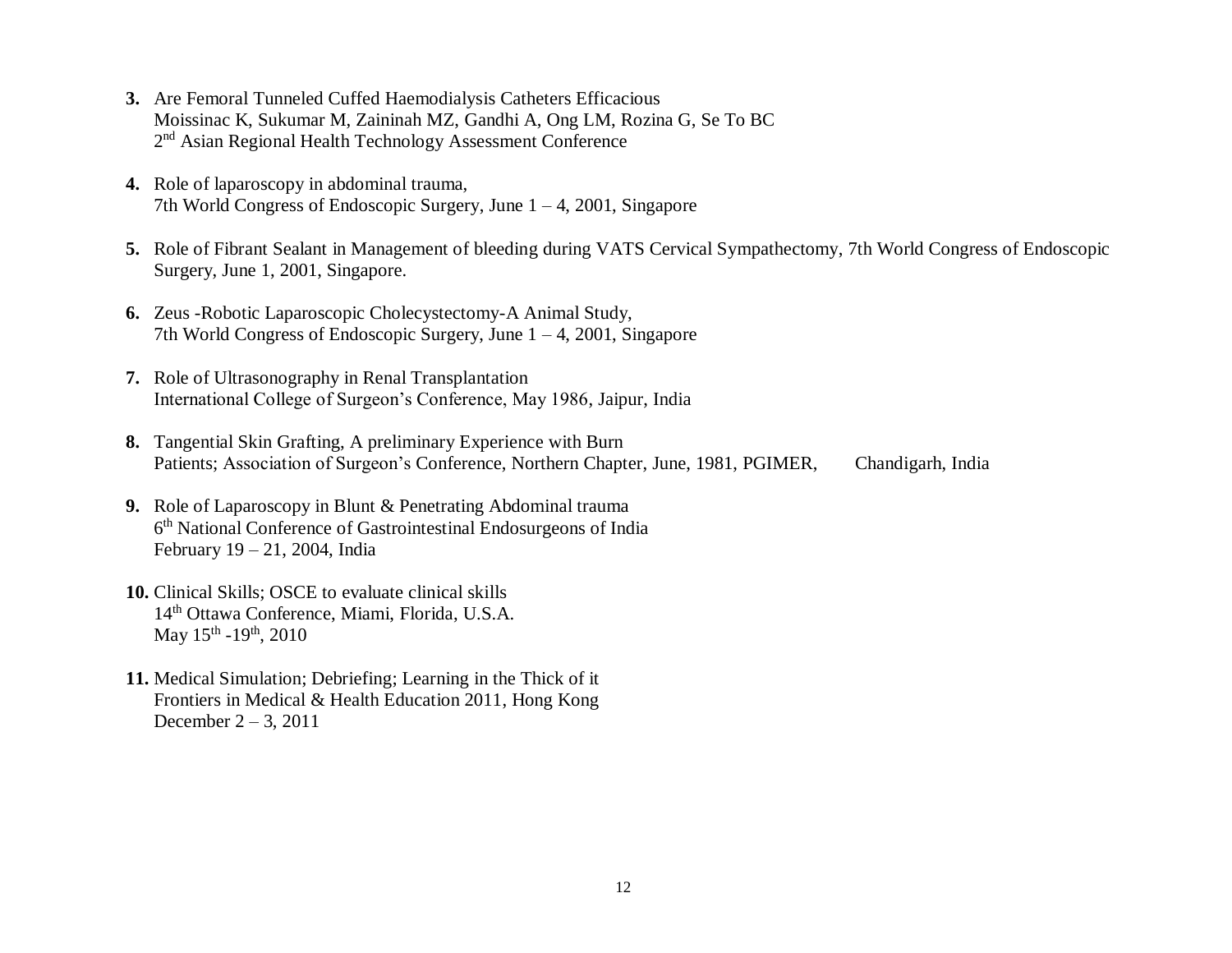# **Research Projects with HDR Students**

| No             | <b>Project title</b>                                                                                                                                                                                                                                              | <b>Researchers</b>                             | <b>Current Status</b>                                                    |
|----------------|-------------------------------------------------------------------------------------------------------------------------------------------------------------------------------------------------------------------------------------------------------------------|------------------------------------------------|--------------------------------------------------------------------------|
|                | Ph.D.<br>Microsurgery assessment parameters for computer based training<br>Objective measurements for surgical skills                                                                                                                                             | Siti Nor Zawani                                | Thesis done<br>Published                                                 |
| $\overline{2}$ | <b>Bachelor of Medical Science</b><br>Emerging Therapies in the management of diabetic foot ulcer; A<br>survey of patients' knowledge, attitude and behavihis and<br>perceptions of diabetes, diabetic foot ulcer and their consequences<br>(Questionnaire based) | Xi Jin                                         | <b>Minor Thesis</b><br>Manuscript writing in Progress<br>For Publication |
| 3              | <b>Bachelor of Medical Science</b><br>Density of breast; An independent risk factor for developing breast<br>cancer; A prospective study of patients presenting to breast clinic<br>at Hospital Sultanah Aminah and Hospital Sultan Ismail, Johor,<br>Malaysia    | Lo Chia Hwee                                   | <b>Minor Thesis</b><br>Manuscript writing in Progress<br>For Publication |
| $\overline{4}$ | <b>Bachelor of Medical Science</b><br>Is family history of breast cancer associated with different clinical<br>presentation and risk factors?                                                                                                                     | Lim Kean Heng                                  |                                                                          |
| 5              | A study of accuracy of breast lump fine needle aspiration cytology<br>performed in Hospital Sultanah Aminah Johor Bahru, Malaysia                                                                                                                                 | Lee DJI<br>Neo SYI                             | Presented during Research week<br>$2nd$ Prize                            |
| 6              | An Audit on Handwashing Practices in the Orthopaedics Female<br>Ward at HSAJB                                                                                                                                                                                     | DYL Ng, M Shamim, P<br>Muruhaya, S Hishamuddin |                                                                          |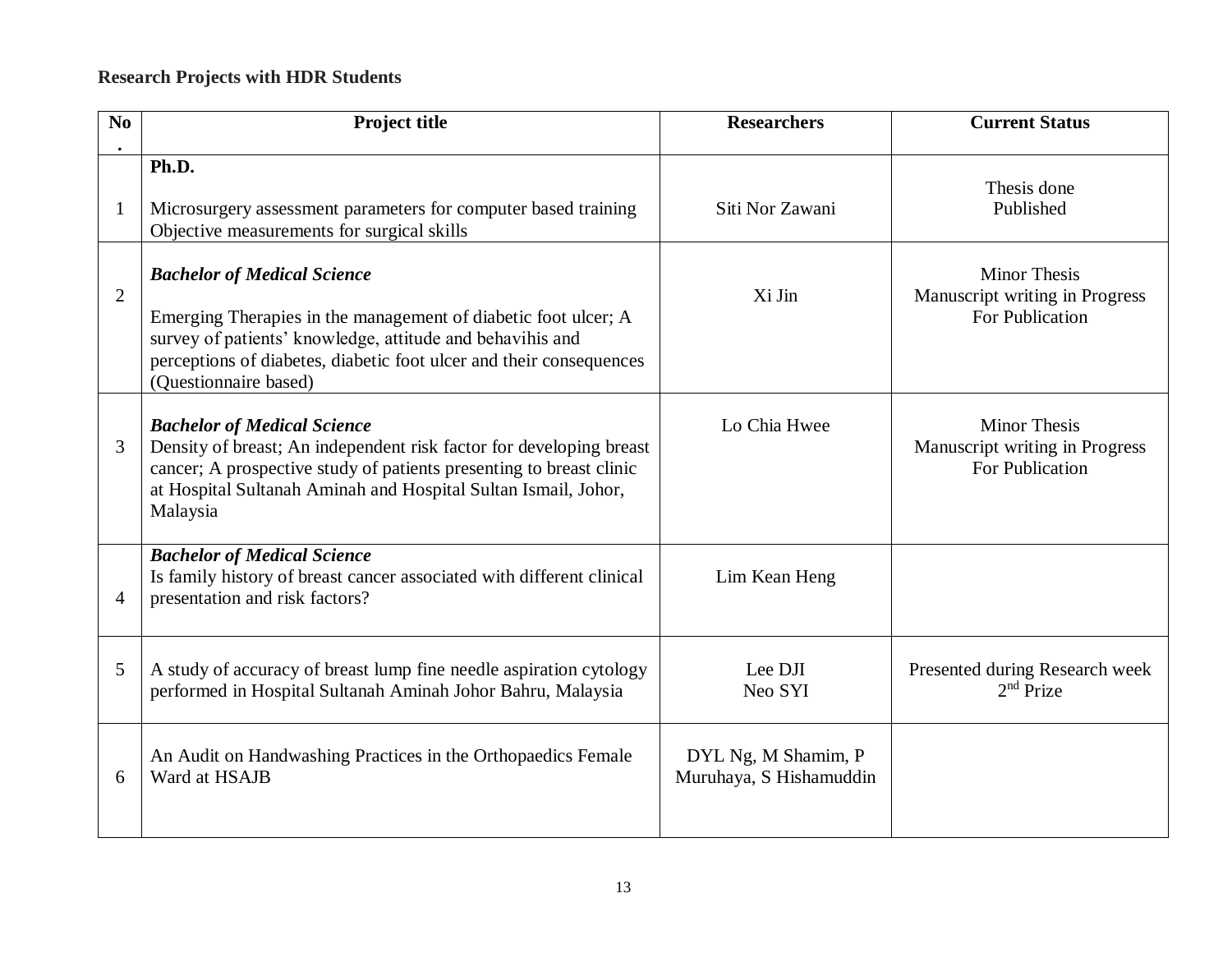|                | <b>Research projects with Medical Students</b>                                                                                       |                                                      |                                                                   |
|----------------|--------------------------------------------------------------------------------------------------------------------------------------|------------------------------------------------------|-------------------------------------------------------------------|
| -1             | Introduction of Basic Principles of Laparoscopic Surgery in<br><b>Undergraduate Medical Curriculum</b>                               | Foong Shiang, Albert                                 | Manuscript writing in Progress<br>For Publication                 |
| $\overline{2}$ | ]Learning methods among medical students across Malaysian and<br>Australian campuses                                                 | Foong Shiang,<br>Albert,                             | Manuscript writing in Progress<br>For Publication                 |
| 3              | A cross-sectional study on breast cancer presentation, risk and<br>protective factors in patients with a positive family history     | Ying Yi, Foong Shiang,<br>Evelyn, Sze Yun<br>Suzanne | Sent for Publication                                              |
| $\overline{4}$ | <b>SMS</b> as an Innovative Strategy for Diabetic Follow-up Visits                                                                   | Foong Shiang, Albert                                 | Pilot Project done<br>Data Collection in Progress                 |
| 5              | Polymyxin- B & Amniotic membrane in the treatment of Diabetic<br>foot ulcer; A randomised controlled trial                           | Xi Jin<br><b>Foong Shiang</b>                        | For ethical Clearance                                             |
| 6              | Surgical Site Infections in General Surgery: Emergency vs<br>Elective Surgery, A prospective study                                   | Foong Shiang,<br>Tan LT, Jasmine                     | Manuscript writing in Progress<br>For Publication                 |
| 7              | Relationship between anastomotic leakage & cancer recurrence; A<br>retrospective study on Colo-rectal cancer at HSA, Johor, Malaysia | Sarah Goh, Kevin Chow                                | Data Collection completed<br>Result: data Analysis<br>in Progress |
| 8              | Does BMHE reflect recurrence & survival in Colo-rectal<br>malignancy:<br>A retrospective study of patients at HSA, Johor, Malaysia   | Sarah Goh, Kevin Chow                                | Data Collection in Progress                                       |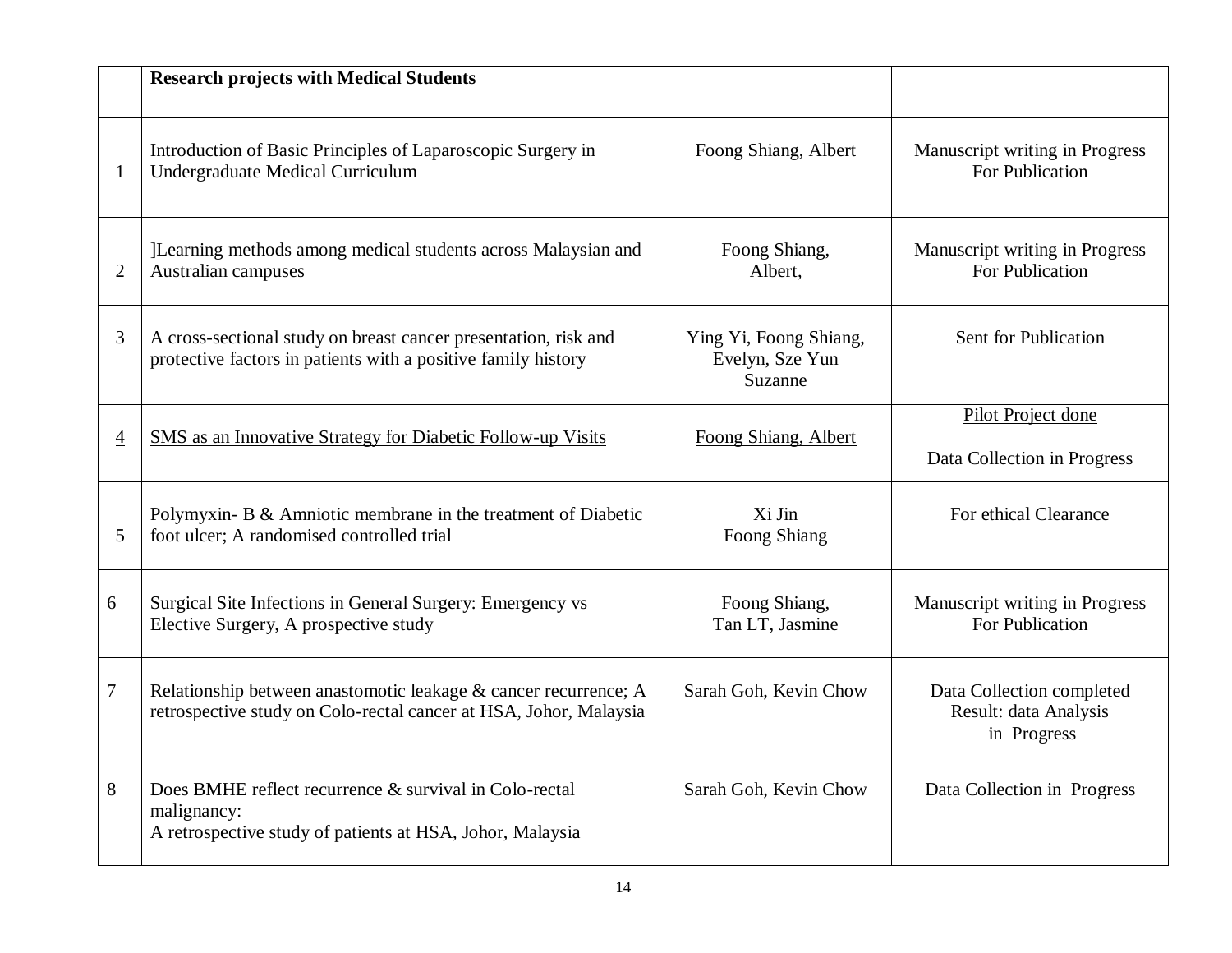| 9  | Obesity, chronic diseases & bariatric surgery; A survey of<br>patients' knowledge, attitude and behavior of Various diets,<br>exercise regimes & Metabolic surgery                                                                              | Linda, Qian Ying                                               | Data Collection in Progress                                       |
|----|-------------------------------------------------------------------------------------------------------------------------------------------------------------------------------------------------------------------------------------------------|----------------------------------------------------------------|-------------------------------------------------------------------|
| 10 | A retrospective study of Breast cancer presentation in the state of<br>Johor, Malaysia                                                                                                                                                          | Linda, Qian Ying                                               | Data Collection completed<br>Result: data Analysis<br>in Progress |
| 11 | Density of breast; an independent risk factor for developing breast<br>cancer; A prospective study of patients presenting to Breast clinic<br>at Hospital Sultanah Aminah, Johor, Malaysia                                                      | Ting SW, Ang SC, Chin X,<br>Peeroo S, Tan LT                   | Data Collection in Progress                                       |
| 12 | Association between appendectohis and Risk of developing Type<br>2 diabetes mellitus<br>Appendectohis a potential risk factor of diabetes: A retrospective<br>study on association between new onset Type II Diabetes and<br>post-appendectomy' | Symrenjit Kaur, Ms Beh<br>Yuan Fei, Ms Jaspreet Kaur<br>Sekhon | <b>MREC</b> approval<br>Applied                                   |
| 13 | Pre-Operative Carbohydrate Loading: A Randomised Controlled<br>Trial, Role of preoperative Carbohydrate loading on enhance<br>recovery in elective surgery                                                                                      | Xuan Ting, Tan Li Yen<br>Tok Sin lei                           | in Progress<br><b>MREC</b> approval                               |
| 14 | Incidence of OSA in normal BMI population & effect of<br>bariatricsurgery on OSA                                                                                                                                                                | Jia Choong et al<br>Year 3                                     |                                                                   |
| 15 | Current status of Helicobacter Pylori infection in peptic ulcer<br>disease                                                                                                                                                                      | Jun Yau et al<br>Year 3                                        |                                                                   |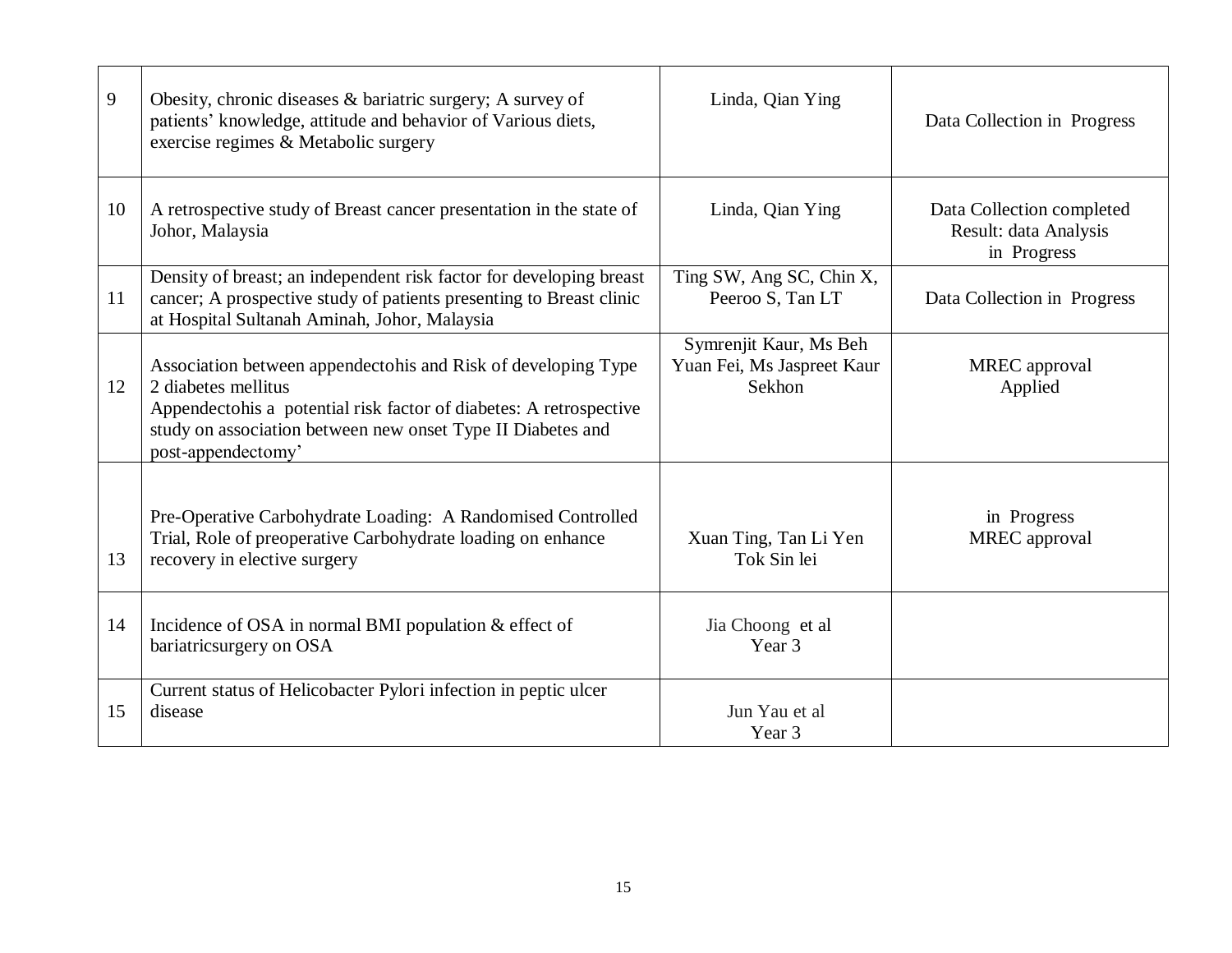# **Medical Education & Simulation Conferences Invited Speaker**

#### *International*

- **QS Summit Subject Focus: Medicine** 16-18th **October, 2017** Kaohsiung Medical University, Kaohsiung, Taiwan
- HPSN- Conference 2008 at Singapore, October 10-11<sup>th</sup>, 2008 Invited speaker & conducted two workshops;
	- Surgical skills training workshop
	- Basic laparoscopic skills training at Undergraduate level
- 5th Asia Pacific Medical Education Conference (APMEC) Singapore (January 2008) Paper/Poster Presentation Undergraduate Examination: Voluntary Patients Perspective
- <sup>2nd</sup> ASEAN Simulation User Network (SUN) meeting, LAERDAL July 9<sup>th</sup> –  $11<sup>th</sup>$ , 2012

National University Singapore, Singapore

 **14th Ottawa Conference: transforming healthcare through excellence in assessment and evaluation** OSCE to evaluate clinical skills May 15-20, 2010, Miami, Florida, USA

# *Participated*

- *Workshop on Contemporary Issues in Quality Assessment for the Health professions* **Monash University Malaysia** 30th September & 1st October 2017
- *Frontiers in Medical & Health Sciences Education* –HKU 2011 2-3<sup>rd</sup> December, 2011, Medical complex, Pok Fu lam, Hong Kong. 12th December 2007, Medical complex, Pok Fu lam, Hong Kong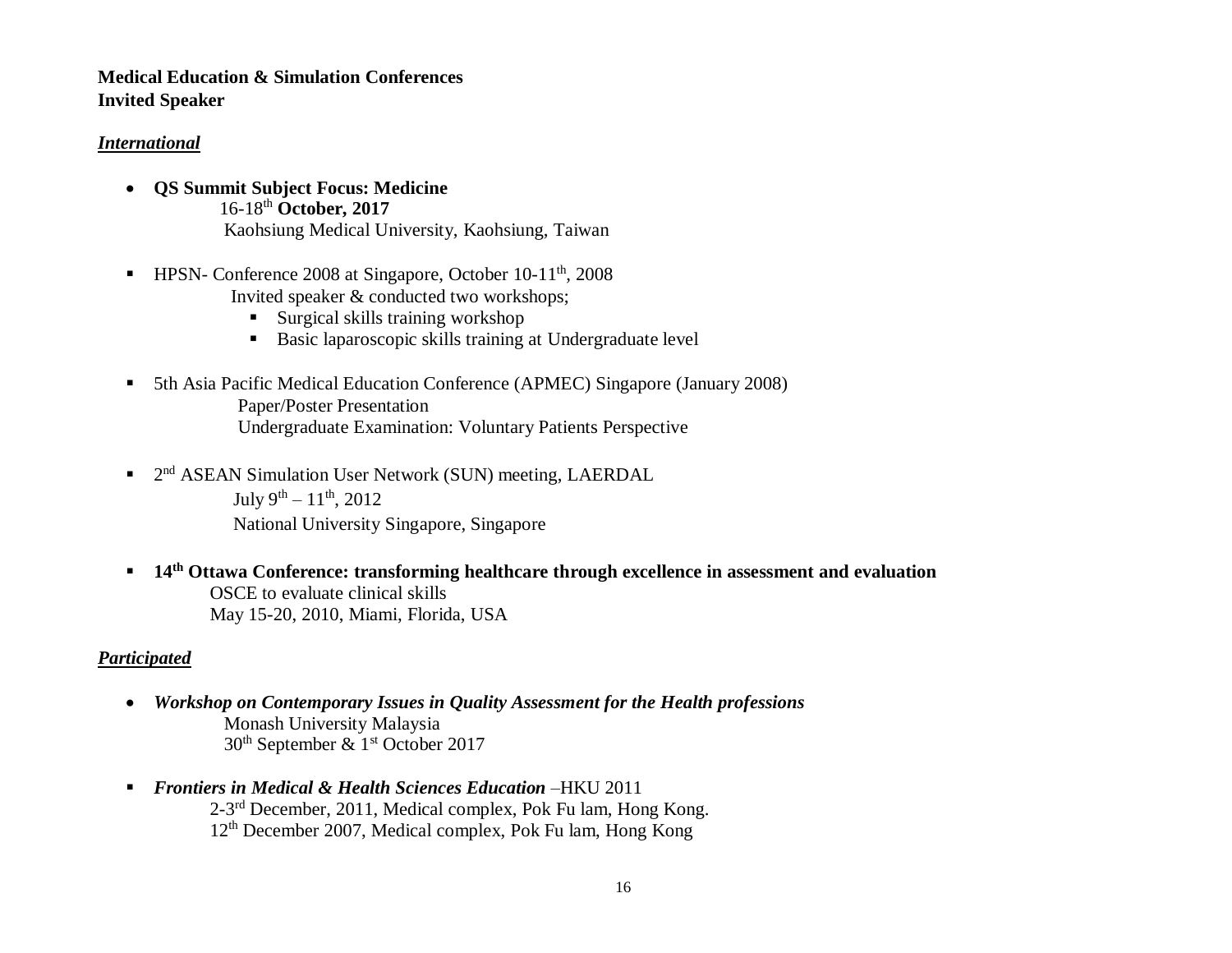- *Professional Development Program in Medical education*, HKU Institute of Medical & health Sciences Education, HKU September  $27<sup>th</sup>$ , 2008
- *U-21 Health Sciences Meeting & Workshop***,** University of Hong Kong Institute of Medical & health Sciences Education, HKU Sept.24-29th, 2007
- *Leadership in Health Sciences Education,* University of Hong Kong Institute of Medical & health Sciences Education, HKU Sept.29th -30th, 2007

# *National*

- <sup>1</sup> 1<sup>st</sup> ASEAN Simulation User Network (SUN) meeting, LAERDAL September  $29<sup>th</sup> - 30th$ , 2011 Kuala Lumpur, Malaysia
- <sup>3rd</sup> ASEAN Simulation User Network (SUN) meeting, LAERDAL July  $3^{\text{rd}} - 4^{\text{th}}$ , 2013 Newcastle University Medicine, Malaysia
	- <sup>4th</sup> ASEAN Simulation User Network (SUN) meeting, LAERDAL September  $26<sup>th</sup> - 28<sup>th</sup>$ , 2014
		- Johor Bahru, Malaysia
	- **EDUCATE -9: Education & Innovation seminar,** 
		- AKEPT, Ministry of Higher Education & Monash University
			- 30th September 2009
	- **EDUCATE-10: Transformation in Teaching & Learning in higher education: A Paradigm** Shift.

AKEPT, Ministry of higher education & Monash University 7 th October 2010

- EDUCATE-12: Transformation in Higher Education: Assessing Learning Assessment July 3-4<sup>th</sup>, 2012.
- Contemporary Issues in Quality Assessment for the Health Professions

Clinical School Johor Bahru, Malaysia Sept  $30<sup>th</sup>$ - 1<sup>st</sup> October, 2017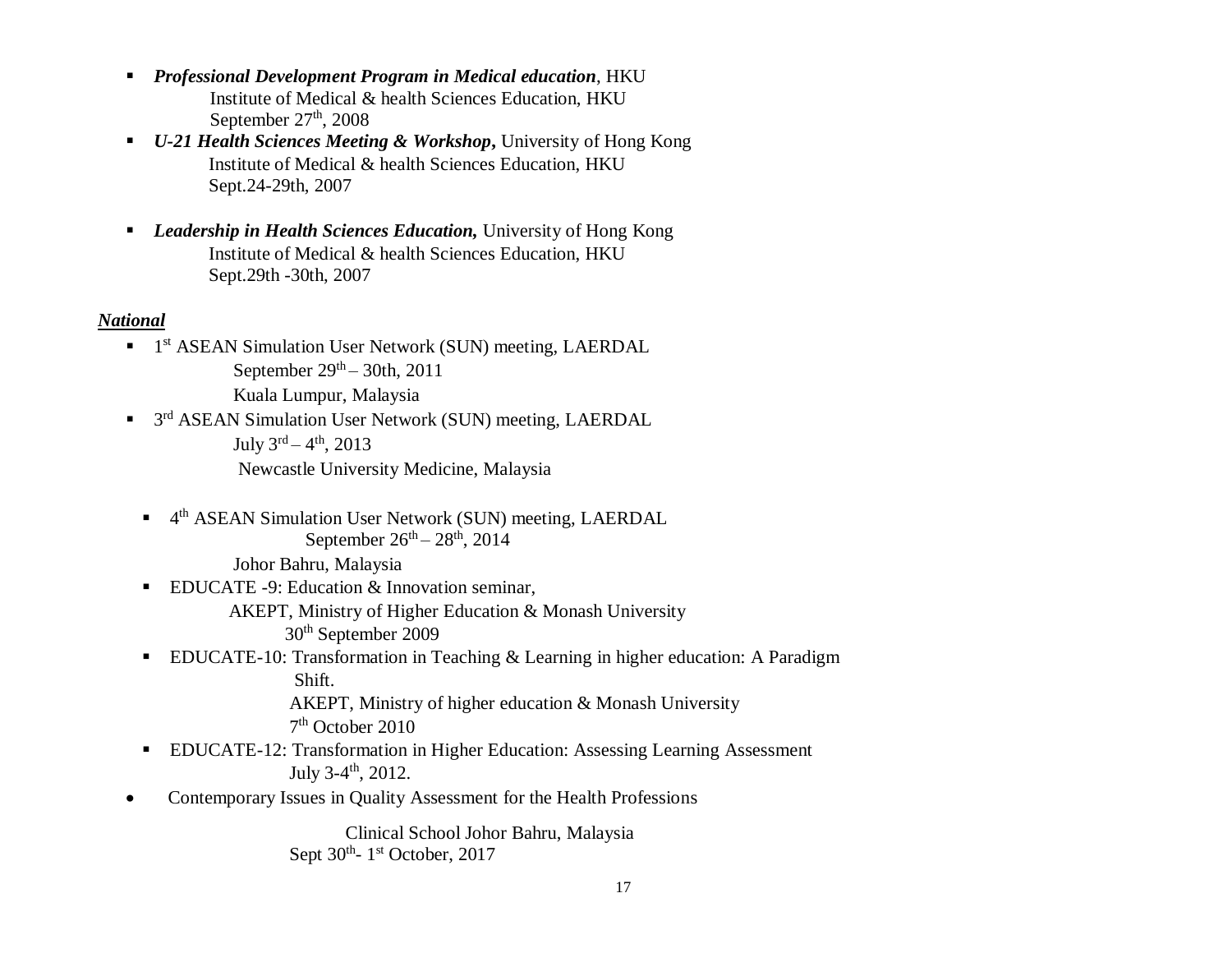#### **Invited faculty for International & National Conferences**

- 1<sup>st</sup> AIIMS Surgical Week, International Minimal Access Surgery Conference, CME cum Live Workshop, ENDOSURG 2007, 16-18 March 2011 at All India Institute of Medical Sciences, New Delhi, India
- 2<sup>nd</sup> AIIMS Surgical Week & Endosurgery 2008 (March 2008) Guest Speaker & Chair; Laparoscopy Surgery Training; Catch them Young
- 3<sup>rd</sup> AIIMS Surgical Week & Endosurgery 2009 (March 2009) Guest Speaker; Role of laparoscopy in Abdominal Trauma
- 4<sup>th</sup> AIIMS Surgical Week & Endosurgery 2010 (March 2010) Guest Speaker; Robotics in Surgery
- 5<sup>th</sup> AIIMS Surgical Week & Endosurgery 2011 (March 2011) Guest Speaker; Debate; Laparoscopic v/v Conventional Surgery for Hernia repair
- 6<sup>th</sup> AIIMS Surgical Week & Endosurgery 2012 (March 2012) Guest Speaker; Hyperhidrosis; Management no sweats
- 7<sup>th</sup> AIIMS Surgical Week & Endosurgery 2013 (March 2013) Guest Speaker; The gold standard in Hernia Surgery
- 8<sup>th</sup> AIIMS Surgical Week & Endosurgery 2014 (March 2014) Guest Speaker; Role of Simulation in Undergraduate & Post Graduate Training In Surgery
- 9<sup>th</sup> AIIMS Surgical Week & Endosurgery 2015 (March 2015) Guest Speaker; Post Graduate training in Surgery – A panel Discussion
- $11<sup>th</sup>$  AIIMS Surgical Week & Endosurgery 2017 (March 2017)
	- Guest Speaker; laparoscopic Surgery in Undergraduate curriculum
- $12<sup>th</sup>$  AIIMS Surgical Week & Endosurgery 2018 (April 2018)
	- Guest Speaker; Chairperson Live Operative Session
- $\bullet$  10<sup>th</sup> Asia- pacific Congress of Endoscopic Surgery (Organizing Committee) August 11-13, 2011, Singapore
- <sup>4th</sup> India Hernia Society; Live Workshop and Conference IHSCON 2011, Held at November 19, 20th, 2011 GMCH, Chandigarh, India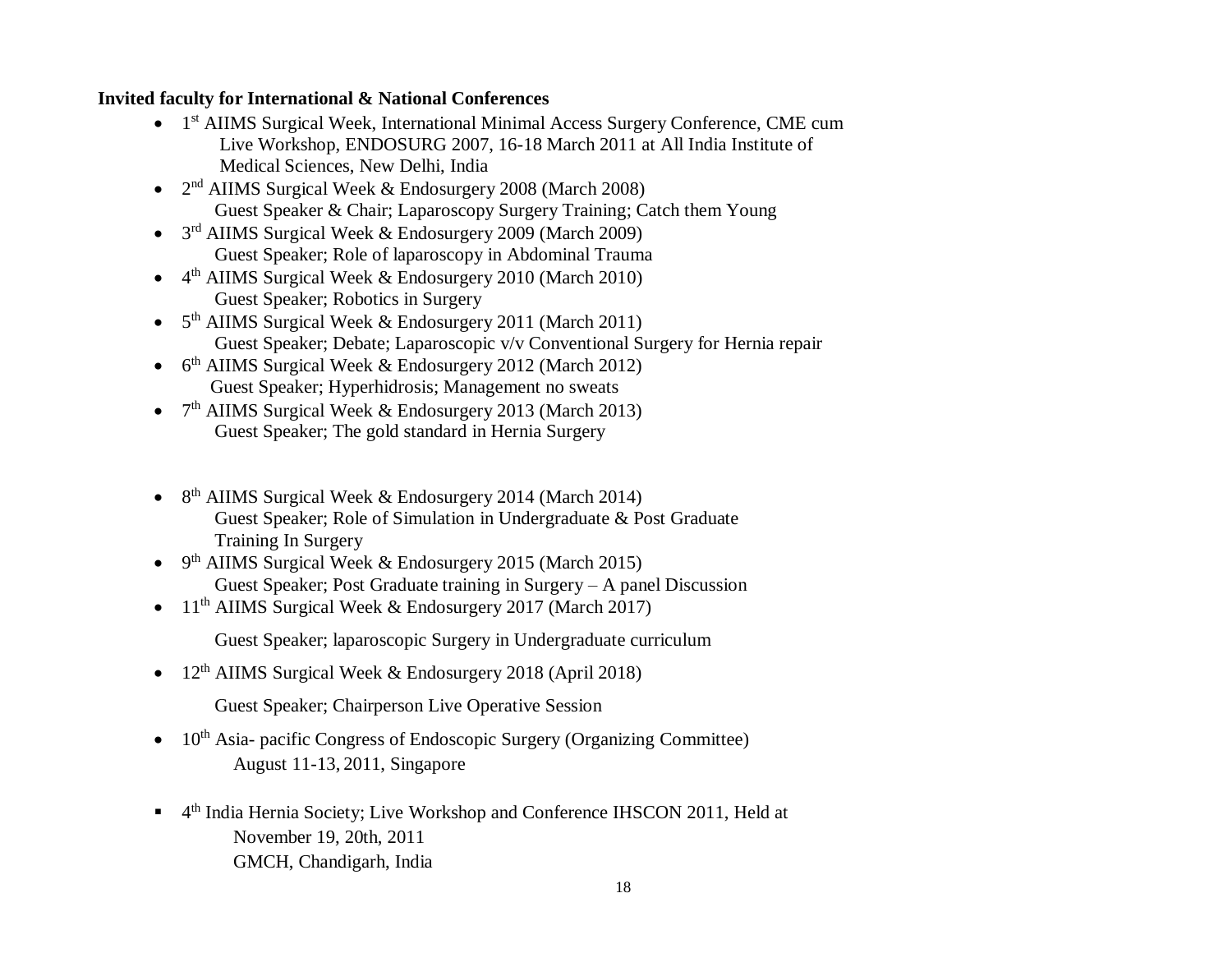- 5th Asia Pacific Medical Education Conference (APMEC) Singapore (January 2008) Paper/Poster Presentation Undergraduate Examination: Voluntary Patients Perspective
- HPSN- Conference 2008 at Singapore, October 10-11<sup>th</sup>, 2008 Invited speaker & conducted two workshops;
	- Surgical skills training workshop
	- Basic laparoscopic skills training at Undergraduate level
- **LXV111 Annual Conference of the Association of Surgeons of India** December  $25^{th} - 30^{th}$ , 2008 Ludhiana, India
- ASA Conference Beijing (October 2007) Paper Presented: Role of Laparoscopy in Abdominal Trauma Chaired One session
- 8th World Congress of Endoscopic Surgery March 13 -16, New York, USA (2006)
- <sup>1st</sup> National Conference of Association of Surgeons Paper presented: Minimally invasive surgeons of India  $18<sup>th</sup> March - 20<sup>Th</sup> March 2005$ New Delhi, India
- <sup>th</sup> National Conference of Gastrointestinal Endo-surgeons  $16^{th}$  Feb.  $-21^{st}$  Feb. 2004 Ludhiana, Punjab, India
- <sup>th</sup> World Conference of Endoscopic Surgery, Singapore (Organizing Committee) June  $1 - 4$ , 2000 Papers presented